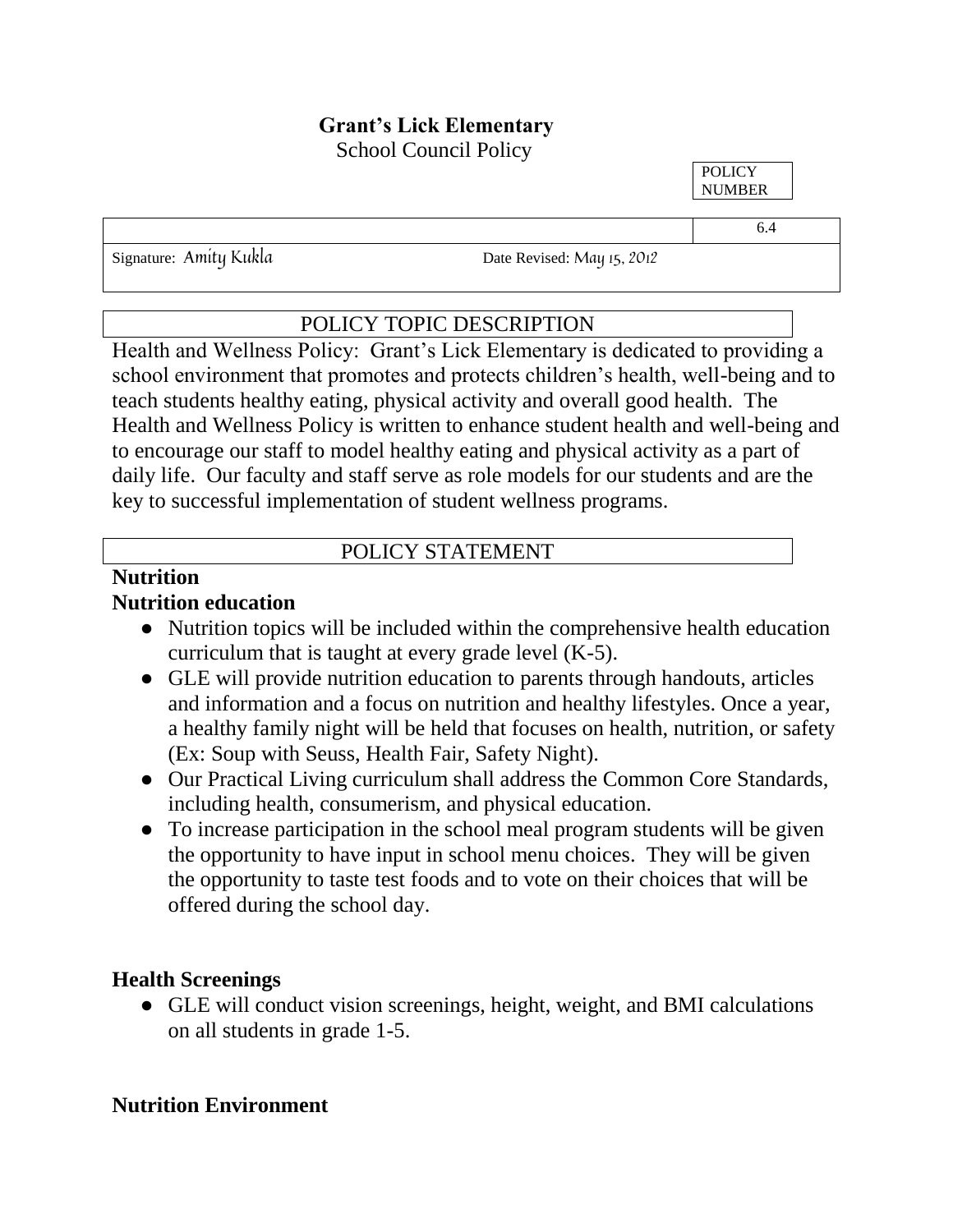- Our school shall encourage healthy choices among students using the following methods:
	- o Students involved in after school activities shall have only healthy snack options.
	- o Promoting the annual 5-A-Day Program (healthy challenge to encourage healthy eating)
	- o Taste tests
- Students are permitted to keep water bottles at their desks.

#### **School Breakfast and or Lunch Programs**

- GLE will provide breakfast through the USDA School Breakfast Program. Morning bus routes will be scheduled to allow students to arrive at school in time to eat breakfast.
- Students will be provided a pleasant environment in which to eat meals with appropriate supervision. After getting food, students will be provided with adequate, seated time (20 minutes) to eat lunch and breakfast (10 minutes). Students who arrive late by private transportation will be provided with breakfast that they can eat in their classroom.
- GLE will provide occasional food promotions to encourage taste testing of healthy new foods being added on the menu.
- The Campbell County School district will share and publicize information about the nutritional content of meals with students and parents (i.e. on school and district website).

#### **Competitive Foods and Beverages**

- Soda will not be available to students on school grounds.
- Students will have access to free, safe and fresh drinking water throughout the school day.
- Students will not be permitted to buy food items from vending machines.

#### **Rewards, Fundraising and Celebrations**

- Food rewards are highly discouraged in classrooms to encourage student achievement. While food as a reward is not prohibited, we would like to suggest the use of non-food rewards, such as:
	- o iPad, extra recess, Wii, stickers, "helper", technology time, time with a teacher, student choice, etc…
- Classroom and school celebrations will focus on activities, rather than food. All school parties or events will offer healthy options and sweets in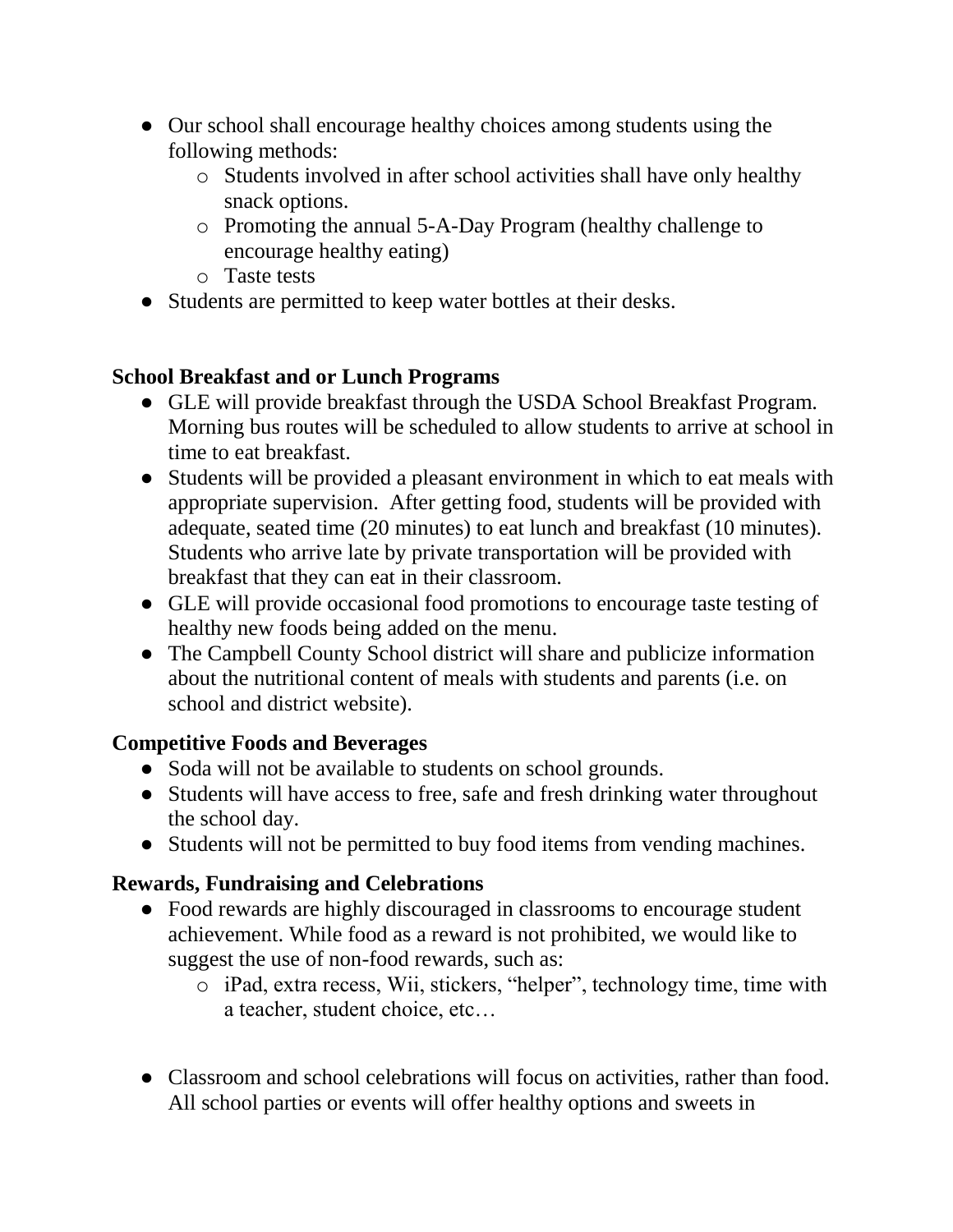moderation. Sweets are allowed at classroom parties, but should be accompanied by healthy options. A suggested, teacher-approved list of healthy party food options will be sent home with parents. A healthy snack list is attached. All beverages should be 100% juice or water (may be accompanied with flavor packets).

• All celebration and birthday treats, if food items, must be store bought (with listed ingredients) so it can be monitored for possible food allergies and should be healthy (refer to attached list for suggestions). Parents can now choose to order from school healthy options for their child's birthday treat. These will be prepared in the cafeteria and delivered to your child's classroom at a time the teacher designates. A complete brochure of choices available and cost will be given to parents at the beginning of each school year.

#### **Physical Education and Physical Activity**

All students shall participate in moderate to vigorous physical activity each day, as follows:

- Each student shall engage in at least 20 minutes of supervised, free choice physical activity each day (recess). School staff shall encourage moderate to vigorous physical activity.
- Each student shall participate in the physical education curriculum at least twice a week.
- At least 2 days a week, students shall engage in at least 2 sessions of moderate to vigorous physical activity each day. This can occur in several ways:
	- o Recess after lunch can always be 1 session, providing students' physical activity is moderate to vigorous.
	- o On days when students have P.E., that counts as another session.
	- o Teachers can take students to walk the school loop (available until 11:00, 12:30-2:30) as a session of physical activity.
	- o During inside recess, students will be provided with physical activity opportunities, such as: Yoga, Fit Kids DVD, Wii, ABC Exercise, Just Dance, etc...
	- o Students shall not lose recess or other physical activity as a consequence for behavior or academic performance. For instance, rather than losing recess for misbehavior, a student could be made to walk the perimeter of the playground, thus remaining active while losing their choice of activities. For students that regularly lose recess for lack of homework or behavior, an alternate consequence should be found in cooperation with the school administration.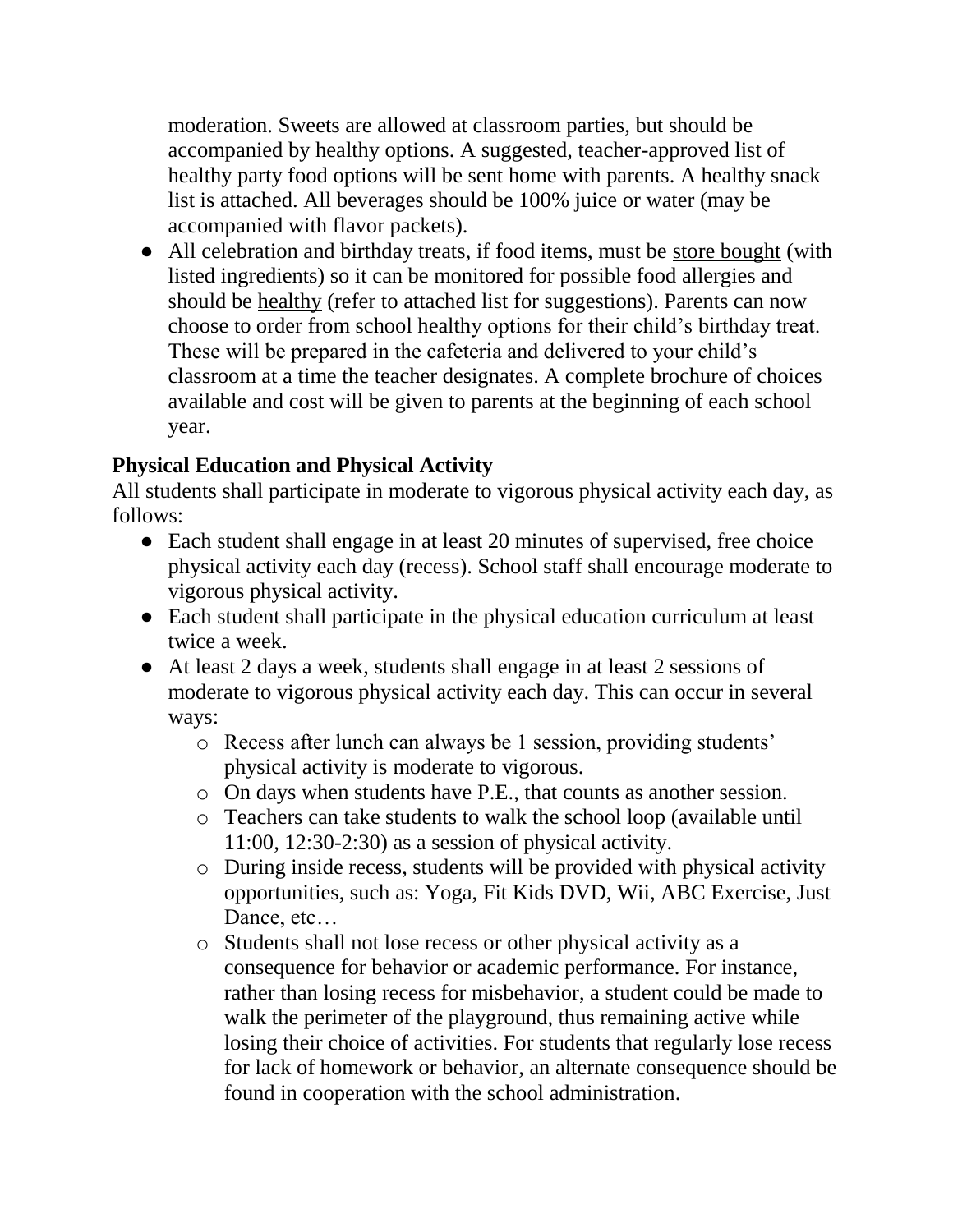- o Appropriate accommodations shall be made for students with special needs, as required by law and sound professional judgment.
- o GLE will assess students' level of physical activity at least once a year. The council shall select an assessment tool by the start of each school year.
- Teachers shall make all reasonable efforts to avoid periods of more than forty minutes when students are physically inactive. When possible, physical activity should be integrated into learning activities. When that is not possible, student should be given periodic breaks during which they are encouraged to stand and be moderately active.
- The Physical Education component will follow a K-5 comprehensive curriculum/program. All students in grades  $1 - 5$  will be scheduled for physical education instruction in accordance with state law.
- Physical education classes will be taught by a licensed instructor and classes will have the same student/teacher ratios used in other classes, per state law (KRS 157.360 and 702 KAR 3:190).
- GLE will ensure that PE staff receives adequate training and receives professional development on a yearly basis.
- The physical education program will be provided adequate space and equipment and follow all applicable safety standards.
- Participation in intramural sports, or other structured physical activity before or after school, will be an option for all students.

#### **Staff Wellness**

• The district and GLE value the health and well-being of every staff and faculty member and shall support employees' efforts to improve their personal health and fitness so they can serve as role models and promote the health of others, including students. The following programs will be offered but are not limited to, health screenings, mammograms, physical activity and fitness programs, influenza vaccinations and nutrition education.

### **Evaluation**

- GLE administration will ensure compliance with our Health and Wellness policy standards.
- The Health and Safety committee will meet at least two times annually to

and monitor the implementation of the school Health and Wellness **full of** The policy will be revised as necessary by the committee.



**Suggesti**

**ons** 

**sugar slow down learning. Healthy snacks impact brain power.**